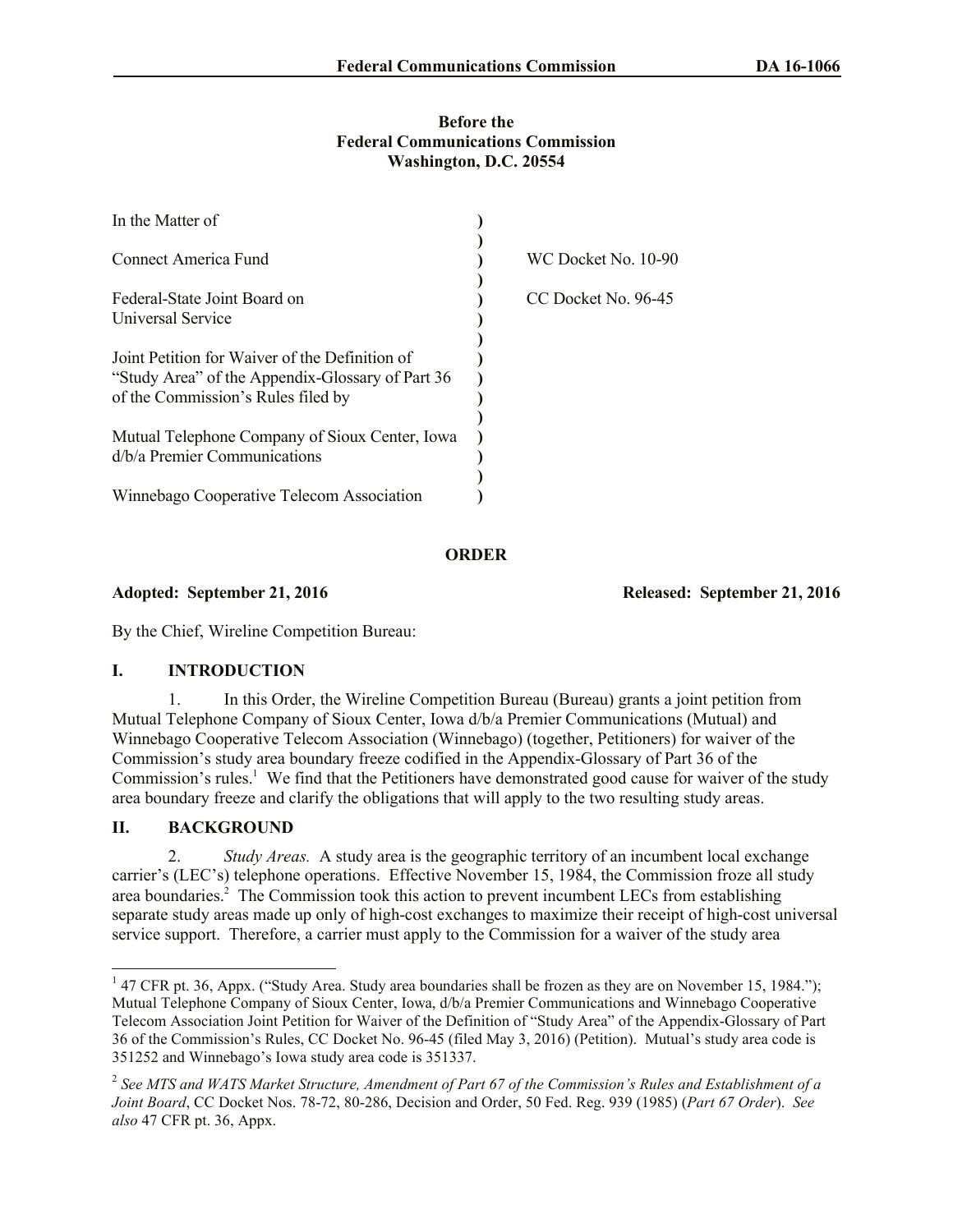boundary freeze if it wishes to transfer or acquire additional exchanges.<sup>3</sup> In 2011, the Commission adopted a streamlined process for processing study area waiver petitions under which the waiver is deemed granted on the 60th day after the reply comment due date unless the Bureau provides notice that the petition requires further analysis and review.<sup>4</sup>

3. *Petition for Waiver.* On June 30, 2016, the Bureau approved a transfer of control application submitted by Consolidated Communications, Inc. (Consolidated), Consolidated Communications of Iowa Company (formerly known as Heartland Telecommunications Company of Iowa) (Heartland), Crystal Communications, Inc. (Crystal), and the Petitioners.<sup>5</sup> At issue was the transfer of control of Heartland, a rate-of-return affiliate of Consolidated that operates approximately 6,250 access lines in exchanges located in Iowa, Minnesota, and South Dakota.<sup>6</sup> Relevant here, Mutual acquired Heartland from Consolidated through a Stock Purchase Agreement.<sup>7</sup> Winnebago then purchased two of Heartland's exchanges—Bancroft and Lakota, Iowa—through an Asset Purchase Agreement with Mutual retaining ownership of the remaining 12 exchanges of the Heartland study area.<sup>8</sup> Mutual and Winnebago submitted the instant Petition to waive the study area boundary freeze to redefine Heartland's study area to exclude the Bancroft and Lakota exchanges,<sup>9</sup> and also to create a new study area for Winnebago consisting of these two exchanges. The petitioners indicate that as a result of the study area modification, the new Winnebago study area consisting of the Bancroft and Lakota, Iowa exchanges will total approximately 435 access lines.<sup>10</sup> The study area that will be controlled by Mutual and consist of the lines served by Heartland's remaining exchanges, will total approximately 5,815 access lines.<sup>11</sup>

4. The Bureau sought comment on the Petition and determined that streamlined treatment was inappropriate given the requested waiver raises questions regarding the transfer of Connect America Phase II obligations and the requirements applicable to rate-of-return carriers.<sup>12</sup> Prior to the transaction,

<sup>5</sup> *Notice of Non-Streamlined Domestic Section 214 Application Granted*, WC Docket No. 16-150, Public Notice, 31 FCC Rcd 7242 (WCB 2016).

 $6$  Petition at 2. Consolidated announced on September 1, 2016 that it had completed its sale of Heartland to Mutual and Winnebago. Press Release, Consolidated Communications, Consolidated Communications Completes Divestiture of its Iowa-Based Heartland Telecommunications Company (Sept 1, 2016), https://www.consolidated.com/about-us/news/article-detail/id/520/consolidated-communications-completesdivestiture-of-its-iowa-based-heartland-telecommunications-company.

 $7$  Petition at 1, 3.

 $8$  *Id.* at 1, 4. Heartland's customers currently receive long distance service from Crystal. As part of this transaction, Crystal's long distance customers living in the Bancroft and Lakota exchanges will be assigned to Winnebago, and Crystal's long distance customers living in the remaining Heartland exchanges will be assigned to Mutual. *Id.* at 6, n.13.

<sup>9</sup> Heartland's study area code is 351096.

 $10$  Petition at 7.

 $11$  *Id.* 

 $\overline{\phantom{a}}$ 

<sup>12</sup> *Wireline Competition Bureau Seeks Comment on Joint Petition of Mutual Telephone Company of Sioux Center, Iowa d/b/a/ Premier Communications and Winnebago Cooperative Telecom Association to Waive the Definition of "Study Area" as Codified in Part 36 of the Commission's Rules*, Public Notice, 31 FCC Rcd 5309 (WCB 2016). Two parties submitted comments in support of the Petition. *See* Comments of NTCA—The Rural Broadband Association, CC Docket No. 96-45 (filed June 22, 2016) (NTCA Comments); Comments of ITTA—The Voice of Mid-Size Communications Companies, CC Docket No. 96-45 (filed June 21, 2016) (ITTA Comments).

 $3$  47 CFR  $\S$  1.3 (permitting the Commission to waive its rules "for good cause shown").

<sup>4</sup> *Connect America Fund et al.*, Report and Order and Further Notice of Proposed Rulemaking, 26 FCC Rcd 17663, 17763, para. 267 (2011) (*USF/ICC Transformation Order*) *aff'd sub nom., In re: FCC 11-161*, 753 F.3d 1015 (10th Cir. 2014).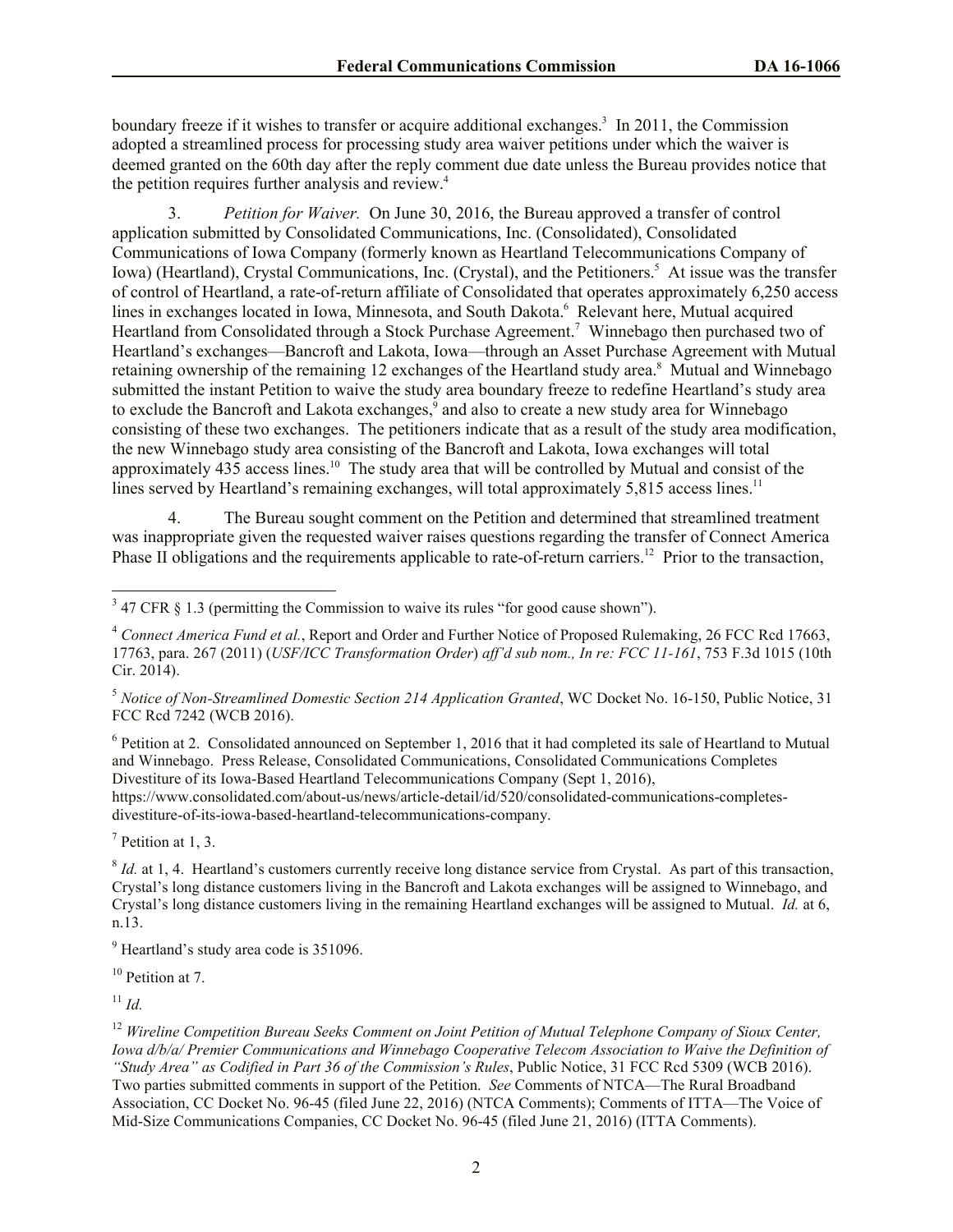Heartland was a rate-of-return affiliate of Consolidated, a holding company with price cap regulated subsidiaries. The Commission previously had waived for Consolidated the "all or nothing rule" that was designed to ensure that all of a carrier's study areas and affiliates are subject to a single form of pricing regulation, permitting Heartland to remain operating as a rate-of-return carrier.<sup>13</sup> However, in the *USF/ICC Transformation Order*, the Commission held that rate-of-return affiliates of price cap carriers would be treated as price cap carriers for purposes of receiving Connect America Phase I and Phase II support.<sup>14</sup>

5. *Universal Service Support.* In August 2015, Consolidated was authorized to receive Connect America Phase II model-based support (Phase II support) in all the states it serves in exchange for offering voice and broadband services meeting the Commission's requirements throughout the eligible high-cost areas in those states.<sup>15</sup> The support was offered on a holding company basis per state, i.e. each price cap carrier holding company was offered a support amount for all of the eligible high-cost census blocks located in its affiliated study areas in each state. Accordingly, when Consolidated accepted approximately \$2.4 million in Phase II support to serve 3,019 locations in Iowa, <sup>16</sup> it was accepting the support and committing to the Phase II obligations on behalf of Heartland, Consolidated's only study area in Iowa. Mutual and Winnebago acknowledge that the Phase II support and Phase II obligations will continue to apply to these exchanges and have committed to meet those obligations and maintain their acquired Heartland exchanges separately from their existing rate-of-return study areas.<sup>17</sup>

6. Heartland also receives Connect America Fund Intercarrier Compensation support (CAF ICC)*.* 18 In the *USF/ICC Transformation Order*, the Commission adopted a transition to reduce certain ICC rates on an annual basis and a recovery mechanism designed to partially offset revenues reduced as a result of the rate transition.<sup>19</sup> Eligible recovery amounts are recovered first through an Access Recovery Charge  $(ARC)^{20}$  assessed on end-users and, to the extent not recoverable through ARCs, through CAF  $ICC<sup>21</sup>$  Because Heartland remains a rate-of-return carrier for intercarrier compensation purposes, it receives support pursuant to the CAF ICC rules adopted for rate-of-return carriers.<sup>22</sup>

7. *Standards for Waiver.* Generally, the Commission's rules may be waived for good cause shown.<sup>23</sup> The Commission may exercise its discretion to waive a rule where the particular facts make

<sup>16</sup> *Id.* at 8581.

 $\overline{\phantom{a}}$ 

<sup>17</sup> Petition at 5, 8 (citing section 54.902(b)); Letter from John Kuykendall, Vice President, JSI, to Marlene H. Dortch, Secretary, FCC, CC Docket No. 96-45, at 3 (filed Aug. 5, 2016) (Mutual/Winnebago Aug. 5, 2016 *Ex Parte* Letter).

<sup>18</sup> *USF/ICC Transformation Order,* 26 FCC Rcd at 17994-96, paras. 917-23.

<sup>19</sup> *See id.* at 17934, para. 801 Fig. 9 (outlining the rate transition); *see also id.* at 17957-61, paras. 850-53 (summarizing the Commission's approach to the recovery mechanism).

<sup>20</sup> Incumbent LECs are authorized to charge ARCs, subject to annual caps and to an overall rate ceiling. *See USF/ICC Transformation Order*, 26 FCC Rcd at 17677, para. 36, 17957, para. 849; *see also* 47 CFR §§ 51.915(e), 51.917(e).

<sup>21</sup> *See USF/ICC Transformation Order*, 26 FCC Rcd at 17981, para. 896.

<sup>22</sup> 47 CFR §§ 51.917, 54.304.

<sup>23</sup> 47 CFR § 1.3.

<sup>13</sup> 47 CFR § 61.41(c); *Consolidated Communications Holdings, Inc. Petition for Waiver of Section 61.41(c) of the Commission's Rules*, Order, 30 FCC Rcd 10844 (WCB 2015).

<sup>14</sup> *USF/ICC Transformation Order*, 26 FCC Rcd at 17713, 17725, paras. 129, 158 n.253.

<sup>15</sup> *Wireline Competition Bureau Authorizes Additional Price Cap Carriers to Receive Almost \$950 Million in Phase II Connect America Support*, Public Notice, 30 FCC Rcd 8577 (WCB 2015) (*Consolidated Phase II Authorization Public Notice*).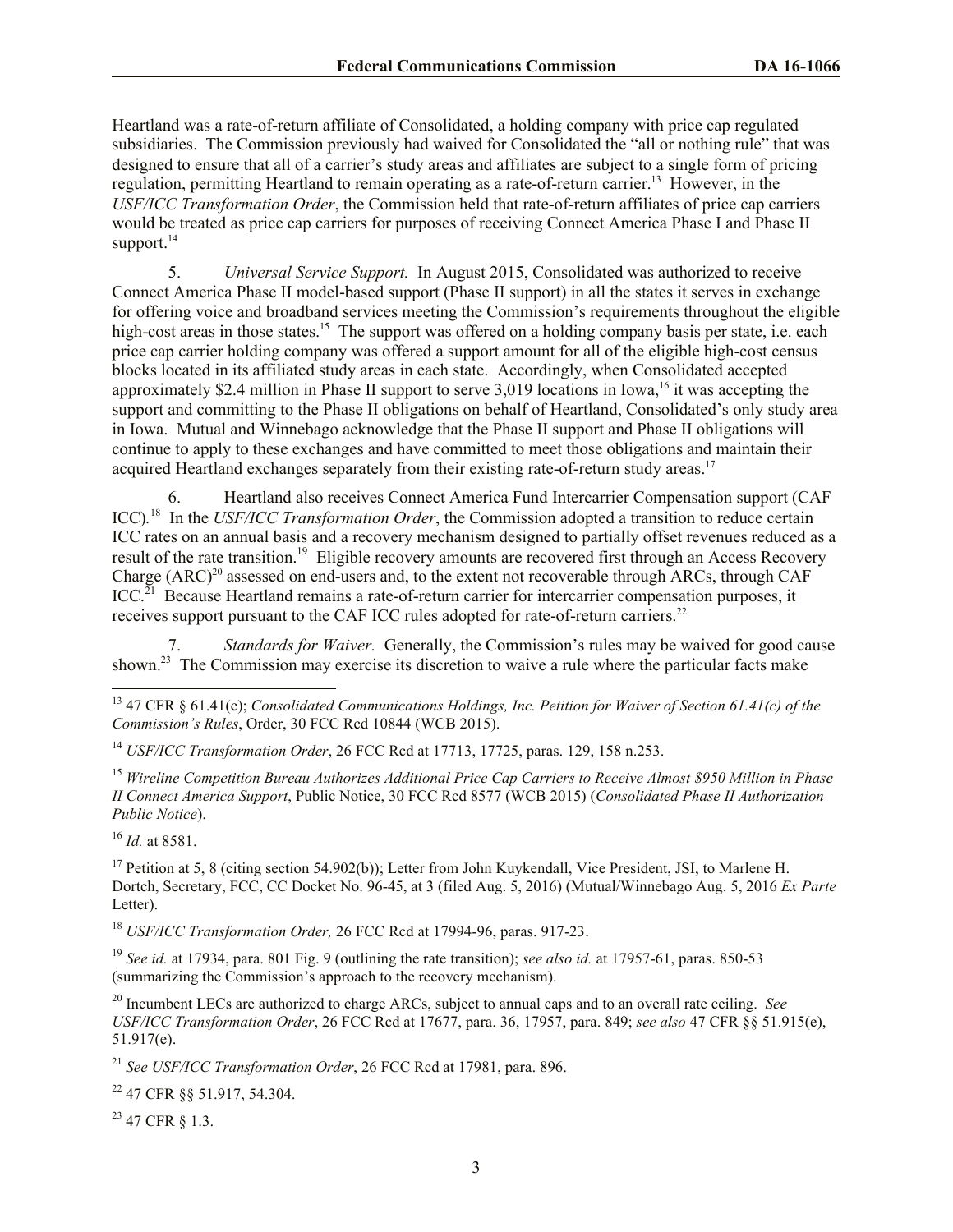strict compliance inconsistent with the public interest.<sup>24</sup> In addition, the Commission may take into account considerations of hardship, equity, or more effective implementation of overall policy on an individual basis.<sup>25</sup> Waiver of the Commission's rules is therefore appropriate only if special circumstances warrant a deviation from the general rule, and such deviation will serve the public interest.<sup>26</sup>

8. In the *USF/ICC Transformation Order*, the Commission revised its approach for evaluating petitions for study area waivers, concluding that it would apply two standards: the state commission having regulatory authority over the transferred exchanges does not object to the transfer, and the transfer is in the public interest.<sup>27</sup> The Commission decided that its evaluation of the public interest benefits of a proposed study area waiver will include: 1) the number of lines at issue; 2) the projected universal service fund cost per line; and 3) whether such a grant would result in consolidation of study areas that facilitates reductions in cost by taking advantage of the economies of scale, i.e., reduction in cost per line due to the increased number of lines. $28$ 

#### **III. DISCUSSION**

9. We find that the Petitioners have demonstrated good cause to waive the study area boundary freeze to permit Mutual to alter the boundaries of the existing Heartland study area by removing the Bancroft and Lakota, Iowa exchanges that it will transfer to Winnebago. We also find that the Petitioners have demonstrated good cause to permit Winnebago to establish a new Iowa study area for the Bancroft and Lakota exchanges. For the reasons discussed below, we conclude that the Petitioners have satisfied the two standards that the Commission applies to determine whether a waiver of the study area boundary freeze is warranted.

## **A. State Commission Authority**

10. The Petitioners have demonstrated that the state commission with regulatory authority over the transferred exchanges does not object to the requested study area waiver. On July 1, 2016, the Petitioners submitted into the record a letter from the Iowa Utilities Board (IUB) stating that the IUB is the only state commission with regulatory authority over the Heartland exchanges that will be affected by the requested study area waiver,<sup>29</sup> and that "there appears to be no objection or opposition to the requested study area waiver."30

## **B. Public Interest**

11. We conclude that on balance the requested study area boundary freeze waiver will serve the public interest based on the guidelines the Commission indicated it would use to evaluate such requests.

## **1. Number of Lines at Issue**

12. First, we note that the requested study area boundary freeze waiver will result in a relatively small number of lines, approximately seven percent of the total number of lines served by

 $\overline{\phantom{a}}$ 

<sup>24</sup> *Northeast Cellular Telephone Co. v. FCC*, 897 F.2d 1164, 1166 (D.C. Cir. 1990) (*Northeast Cellular*).

<sup>25</sup> *WAIT Radio v. FCC*, 418 F.2d 1153, 1159 (D.C. Cir. 1969); *Northeast Cellular*, 897 F.2d at 1166.

<sup>26</sup> *Northeast Cellular*, 897 F.2d at 1166.

<sup>27</sup> *USF/ICC Transformation Order*, 26 FCC Rcd at 17762, para. 265.

<sup>28</sup> *Id.*

<sup>&</sup>lt;sup>29</sup> Letter from John Kuykendall, Vice President, JSI, to Marlene H. Dortch, Secretary, FCC, CC Docket No. 96-45, at Attach. (filed July 1, 2016) (Mutual/Winnebago July 1, 2016 *Ex Parte* Letter). Although Heartland has exchanges that serve Minnesota and South Dakota, those exchanges are all included in the same Iowa study area.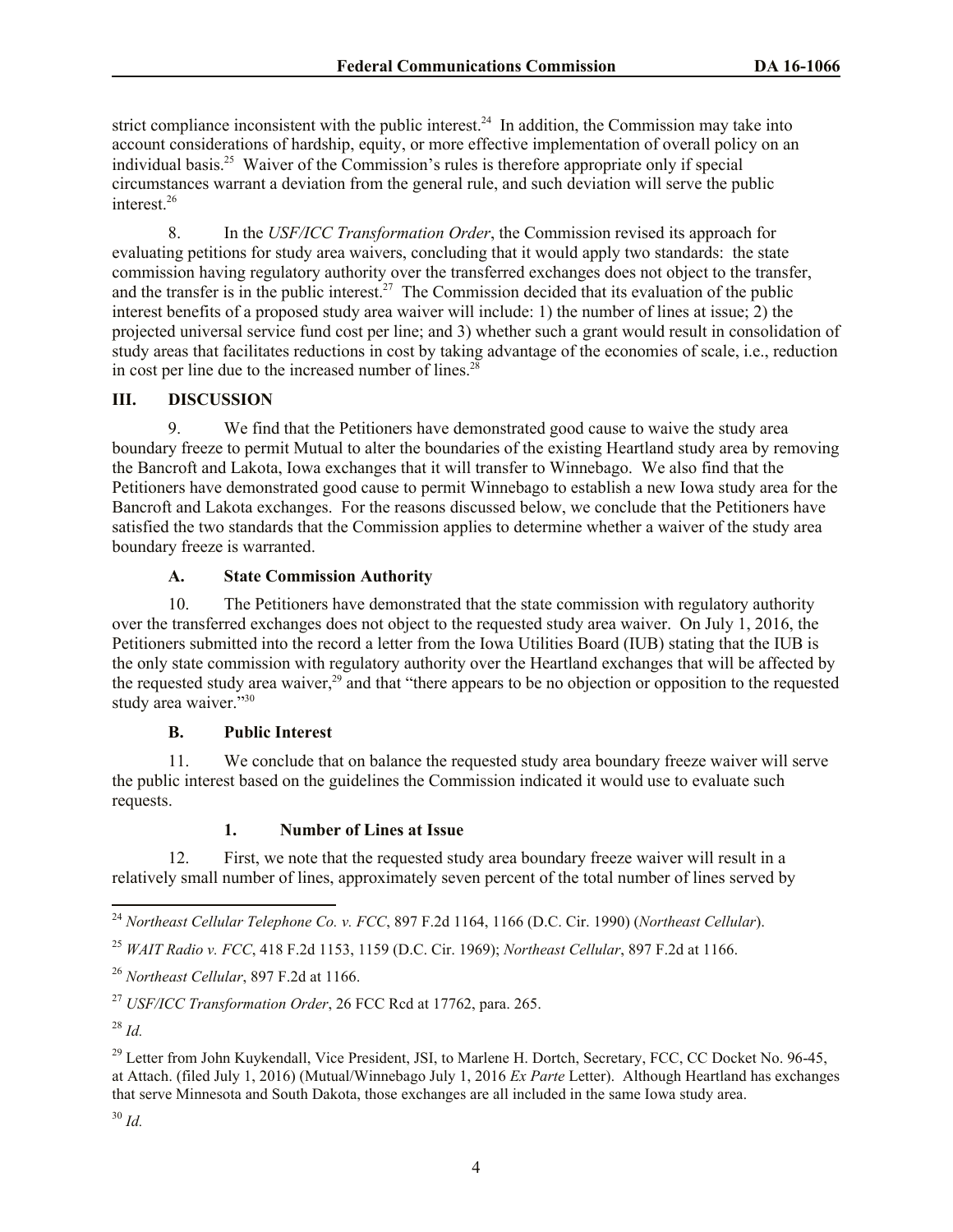Heartland, being removed from Heartland's existing study area to create a new separate study area for Winnebago. As noted above, the petitioners indicate that as a result of the study area modification, the new Winnebago study area consisting of the Bancroft and Lakota, Iowa exchanges will total approximately 435 access lines.<sup>31</sup> The study area that will be controlled by Mutual and consist of the lines served by Heartland's remaining exchanges, will total approximately 5,815 access lines.<sup>32</sup>

# **2. Projected Universal Service Fund Cost Per Line**

13. We conclude that the requested study area waiver will not result in an increase in Phase II or CAF ICC support. The same set Phase II support amounts and the CAF ICC support that Heartland received prior to study area waiver will be apportioned between the redefined Heartland study area and the new Winnebago study area. 33 However, even if the Petitioners follow the Commission's cost allocation rules, there is a possibility that costs will shift from the Heartland study areas to the Petitioners' existing rate-of-return study areas, which would not affect the support received in the Heartland study areas, but could increase high-cost support for the Petitioners' existing rate-of-return study areas. While there is a theoretical possibility that under our existing cost allocation rules, some costs could shift from the Heartland study area to the Petitioners' existing rate-of-return study areas, Petitioners may also be able to take advantage of operational efficiencies based on the relative proximity between the acquired study areas and the Petitioners' existing rate-of-return study areas that would decrease high-cost support for those rate-of-return study areas.

14. *Phase II Support.* Consolidated was authorized to receive approximately \$2.4 million in annual Phase II support on behalf of Heartland, starting in 2015 and ending in 2020.<sup>34</sup> That funding will transfer to the acquiring Petitioners for the remainder of the support term. As a result of the requested study area waiver, the new Winnebago study area made up of the Bancroft and Lakota, Iowa exchanges will receive the total amount of Phase II support that the Connect America Cost Model (CAM) calculated for the eligible census blocks that are located in those exchanges—approximately \$209,176 in annual support. Likewise, the Mutual study area made up of Heartland's remaining exchanges will receive the total amount of Phase II support that the CAM calculated for the eligible census blocks located in those exchanges—approximately \$2,184,040 in annual support. A list of the Phase II eligible census blocks that are located in each resulting study area is available at

https://transition.fcc.gov/wcb/CONS\_Census\_Blocks\_for\_WCTA\_Premier.xlsx . Phase II support will be apportioned between the Petitioners' acquired study areas in this manner with the next Phase II disbursement after Winnebago has been assigned a study area code by the Universal Service Administrative Company for its acquired exchange.

15. We note that even though Consolidated accepted Phase II support on a state-wide basis, Heartland was Consolidated's only study area in Iowa so all of the locations that would have been served by Consolidated with Phase II support will be located in one of the Petitioners' acquired study areas. Moreover, because the two resulting study areas will be geographically isolated, there will be no split census blocks between the two petitioners, so we can cleanly apportion Heartland's Phase II support and the locations it is required to serve between the two Petitioners.

16. Given that Phase II recipients committed to serve a specific number of locations with the support they receive, an important consideration of whether the study area waiver will impact the support per line is the number of locations the recipient will serve with that support. Accordingly, in making this assessment, we have considered the effect of the study area waiver on the obligations that Consolidated

 $\overline{a}$ 

 $31$  Petition at 7.

<sup>32</sup> *Id.*

<sup>&</sup>lt;sup>33</sup> See NTCA Comments at 3 (claiming that the Petitioners "confirm the waiver itself would not burden or shift [universal service] resources . . . .").

<sup>34</sup> *Consolidated Phase II Authorization Public Notice*, 30 FCC Rcd at 8581.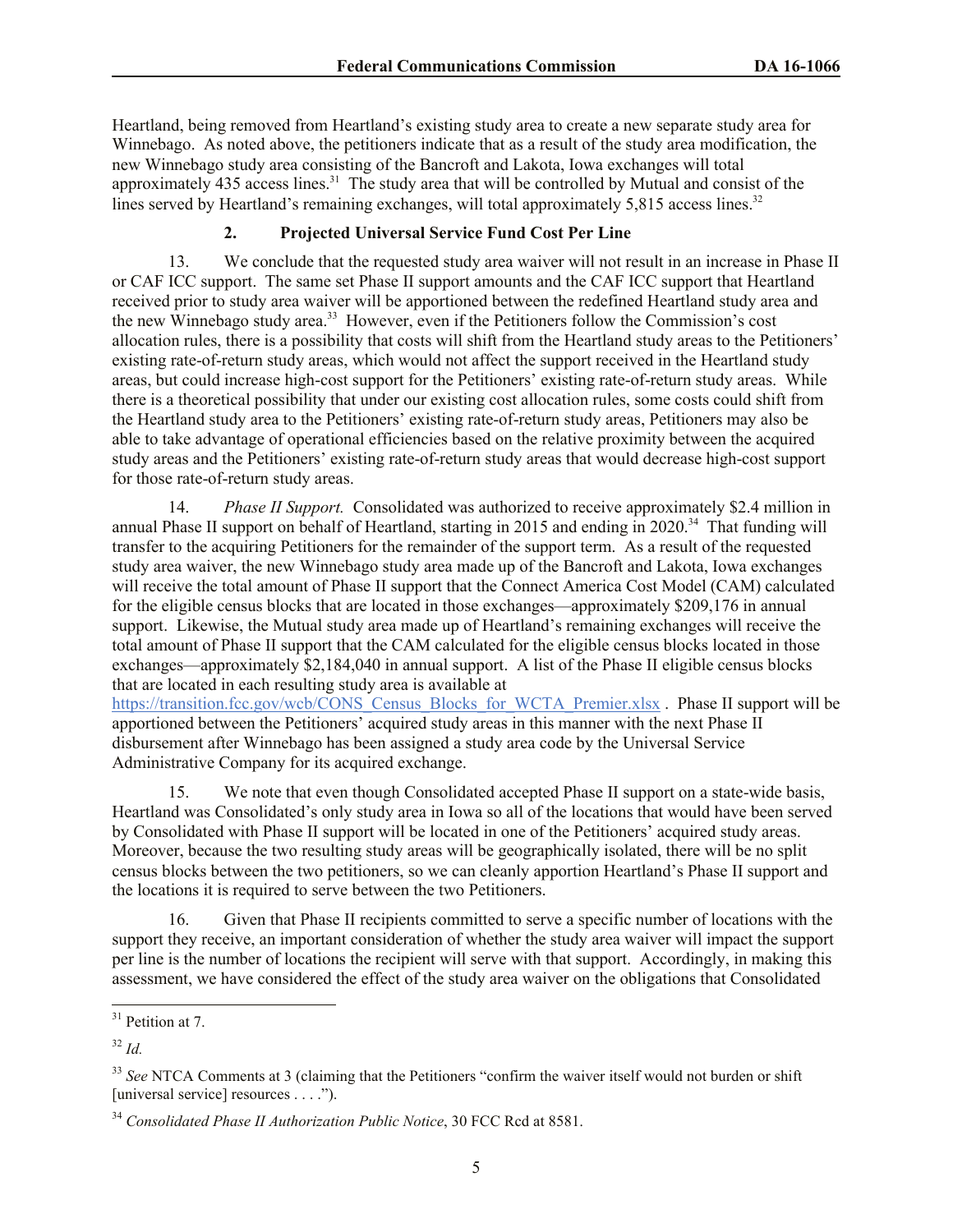committed to when accepting Phase II support on behalf of Heartland. In the future, we expect that parties in similar circumstances will identify, as the Petitioners here have done, how a proposed study area redefinition will facilitate the fulfillment of the relevant high-cost support obligations.

17. The Petitioners acknowledge that these exchanges will continue to receive Phase II support and that they will be subject to the Phase II obligations.<sup>35</sup> The Petitioners have also committed to maintain the acquired study areas as price cap carrier study areas separate from their other study areas, including by maintaining separate books for the acquired study areas.<sup>36</sup> These measures will ensure that the requested study area waiver would not result in fewer consumers receiving broadband than if the Heartland study area remained intact.

18. To provide clarity, we include a high-level summary of the Phase II obligations here, but also note that Mutual and Winnebago will be subject to all relevant ETC and Phase II requirements even if not described here. Specifically, as recipients of Phase II model-based support, Mutual and Winnebago must offer a specified number of locations voice and broadband services meeting the Commission's public interest obligations.<sup>37</sup> Mutual and Winnebago must serve the required number of locations by the end of the sixth year of the support term and also meet the evenly spaced interim build-out milestones that the Commission adopted for Phase II support.<sup>38</sup>

19. Although the number of locations that a price cap carrier that accepted Phase II support is required to serve is determined at the state level,<sup>39</sup> the state-level totals are based on the number of locations the CAM determined were located in each eligible census block. Accordingly, we will apportion the 3,019 locations that Consolidated was required to serve in the Heartland exchanges based on the number of locations that are associated with the eligible census blocks that are located in each acquired study area. By the end of the six-year support term, Mutual will be required to offer service to 2,767 locations located in eligible census blocks in its modified Heartland study area and Winnebago will

 $36$  Petition at 3, 5.

 $\overline{a}$ 

<sup>38</sup> 47 CFR § 54.310(c); *December 2014 Connect America Order*, 29 FCC Rcd at 15658, para. 36 (requiring recipients of Phase II model-based support to serve 40 percent of the required number of locations by the end of 2017, 60 percent by the end of 2018, 80 percent by the end of 2019, and 100 percent by the end of 2020).

<sup>35</sup> Petition at 5, 8. *See also* NTCA Comments at 3 ("[T]his structure is proposed precisely because it would allow the Petitioners to keep separate books of accounts, receive Connect America Fund ("CAF") Phase II model-based support already earmarked for funded locations associated with their respective acquired exchanges (distinct from any [universal service] support for their respective operations in their existing study areas), and comply with the model-based public interest buildout obligations applicable to their respective locations in the new/modified study areas."); ITTA Comments at 4 (noting that the Petitioners' waiver request "does not undermine the purpose of the study area boundary freeze" due to their "commitment in the Petition to honor the committed buildout obligations for the established Phase II funding in their respective modified Heartland and new Winnebago study areas.").

<sup>&</sup>lt;sup>37</sup> 47 CFR § 54.309(a). Price cap carriers that accepted Phase II model-based support are required to offer to the required number of locations voice and broadband services at speeds of 10/1 Mbps, with latency suitable for realtime applications, including VoIP, and with a usage capacity and at rates that are reasonably comparable to comparable offerings in urban areas. *Id. See also Wireline Competition Bureau Announces Results of 2016 Urban Rate Survey for Fixed Voice and Broadband Services, Posting of Survey Data and Explanatory Notes, and Required Minimum Usage Allowance for ETCs Subject to Broadband Public Interest Obligations*, Public Notice, 31 FCC Rcd 3393 (WCB 2016) (announcing the reasonable comparability voice and broadband rate benchmarks for 2016 and the minimum monthly usage allowance of 150 GBs for price cap carriers accepting Phase II support); *Connect America Fund et al.*, Report and Order, 29 FCC Rcd 15644, 15649-61, paras. 15-44 (2014) (*December 2014 Connect America Order*) (adopting 10/1 Mbps as the minimum broadband speed); *Connect America Fund*, Report and Order, 28 FCC Rcd 15060, 15062-76, paras. 6-38 (WCB 2013) (adopting a roundtrip provider network latency requirement of 100 ms or less, standards for the minimum usage allowance, and options for demonstrating compliance with the reasonably comparable rates requirement).

<sup>39</sup> *December 2014 Connect America Order*, 29 FCC Rcd at 15689, para. 128.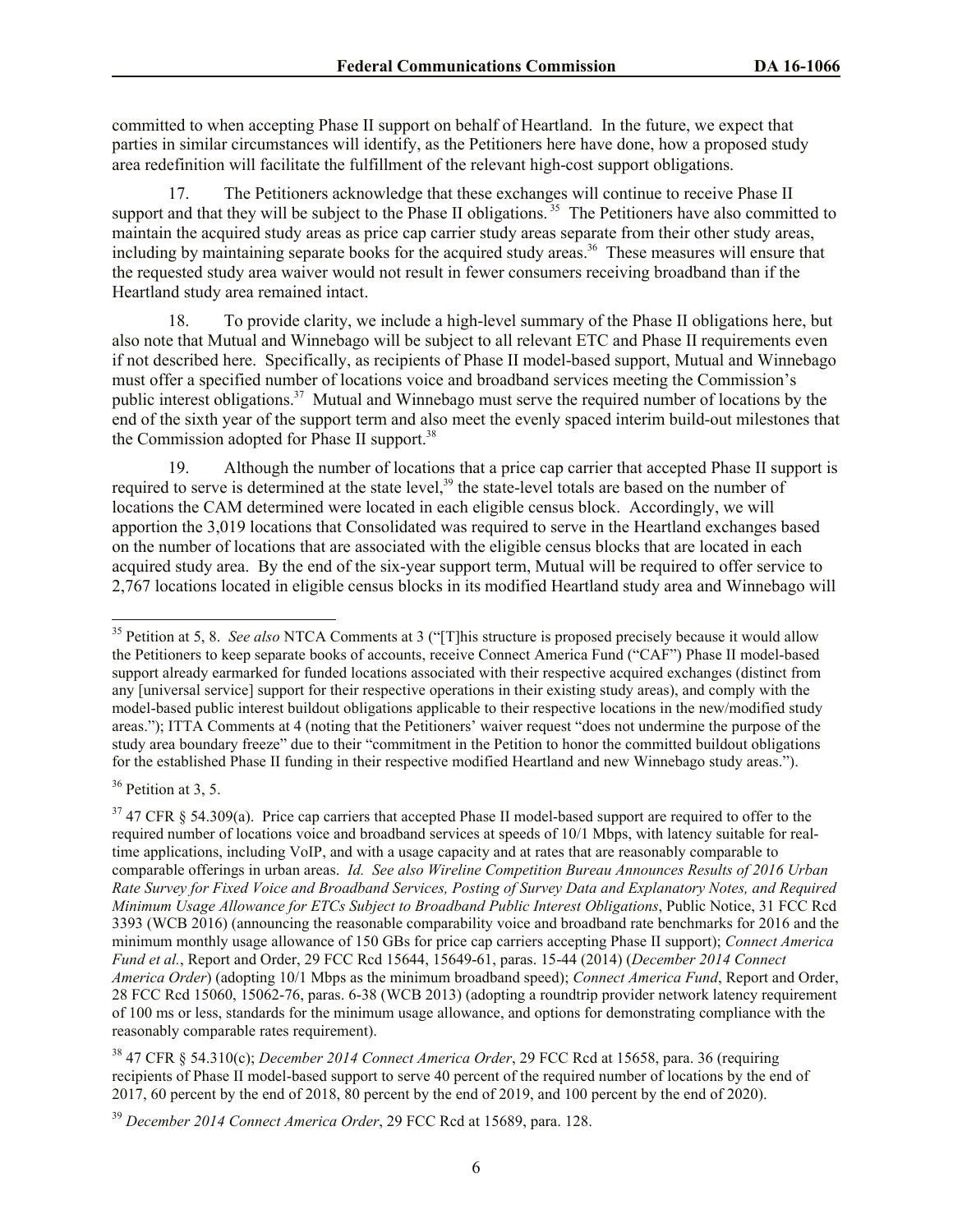be required to offer service to 252 locations located in eligible census blocks in the new study area made up of the two Heartland exchanges.

20. After the six-year support term, like all other recipients of Phase II model-based support, if Winnebago and Mutual wish to receive continued support for the study areas, they will need to participate in the Connect America Phase III auction (Phase III auction) and compete against other eligible bidders.<sup>40</sup> If Winnebago and Mutual do not win or do not choose to participate in the Phase III auction, they have the option of electing to receive one additional year of support as a gradual transition to the elimination of support.<sup>41</sup>

21. Like all other Phase II recipients, the Petitioners will be required to file on a recurring basis and by no later than March 1st following each support year, the number of locations and locational information where they are offering service meeting the requisite public interest obligations.<sup>42</sup> Additionally, they will be required to demonstrate that they have met the required build-out milestones by submitting certifications by March 1 following each relevant support year that they were offering broadband meeting the requisite public interest obligations to the required percentage of their supported locations.<sup>43</sup> To the extent they do not meet their build-out milestones, the Petitioners will be subject to the additional reporting and potential support reductions pursuant to section 54.320 of the Commission's rules.<sup>44</sup>

22. Like all ETCs, the Petitioners will also be required to submit annual reports pursuant to section 54.313 of the Commission's rules for the acquired study areas.<sup>45</sup> Given that these acquired study areas will be maintained separately from their existing rate-of-return study areas, Petitioners must file separate FCC Form 481s for the acquired study areas. Because these study areas are considered price cap areas for Phase II purposes, the Petitioners must file the same information for the study areas as other price cap carriers accepting Phase II support, including: 1) the number, names and addresses of community anchor institutions to which the ETC newly began providing access to broadband service in the preceding calendar year, 2) the total amount of Phase II support, if any, the price cap carrier used for capital expenditures in the previous calendar year, and 3) a certification that they have made the required E-rate bids.<sup>46</sup> Additionally, like all ETCs, the Petitioners will be required to have IUB certify on their behalf by October 1st of each year that the high-cost support the Petitioners receive in the acquired study areas "was used in the preceding calendar year and will be used in the coming calendar year only for the provision, maintenance, and upgrading of facilities and services for which the support is intended."<sup>47</sup>

23. We also take this opportunity to clarify that the Petitioners will be subject to the forbearance that the Commission granted price cap carriers in the *December 2014 Connect America* 

 $\overline{a}$ 

<sup>40</sup> *Id.* at 15656, para. 31; *USF/ICC Transformation Order*, 26 FCC Rcd at 17732, para. 178; Mutual/Winnebago Aug. 5, 2016 *Ex Parte* Letter at 3 (noting that the Petitioners "have no intentions at this time of making a request to be treated differently than price cap carriers when . . . Phase II funding ends").

<sup>41</sup> *December 2014 Connect America Order*, 29 FCC Rcd at 15656, para. 32.

<sup>42</sup> 47 CFR § 54.316(a), (c); *Connect America et al.,* Report and Order, Order and Order on Reconsideration, and Further Notice of Proposed Rulemaking, 31 FCC Rcd 3087, 3167-68, paras. 218-19 (2016) (*2016 Rate-of-Return Reform Order*). The requirement to file locations by no later than March 1st is pending Paperwork Reduction Act approval from the Office of Management and Budget. Paperwork Reduction Act of 1995, Public Law 104-13; *see* 44 U.S.C. § 3507(a).

<sup>43</sup> 47 CFR § 54.316(b), (c); *Rate-of-Return Reform Order*, 31 FCC Rcd at 3167-68, paras. 218-19.

<sup>44</sup> 47 CFR § 54.320; *December 2014 Connect America Order*, 29 FCC Rcd at 15694-700, paras. 142-54.

<sup>45</sup> 47 CFR § 54.313.

<sup>46</sup> 47 CFR § 54.313(e).

<sup>47</sup> 47 CFR § 54.314.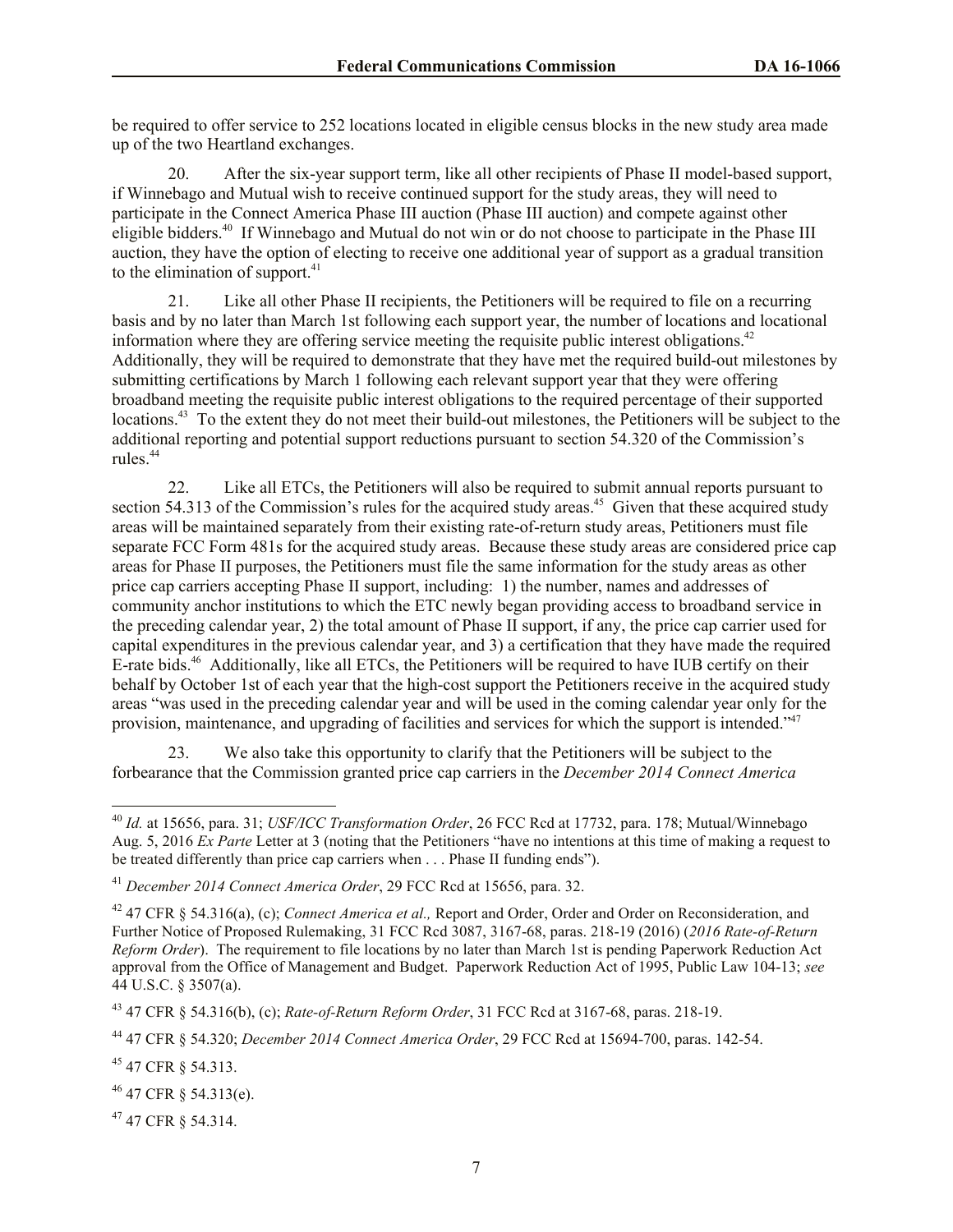Order in the study areas made up of Heartland's exchanges.<sup>48</sup> The Commission granted price cap carriers forbearance from the federal high-cost obligation to offer voice service throughout their service areas in three types of census blocks: 1) census blocks the CAM determined are low-cost, 2) census blocks that are served by unsubsidized competitors, and 3) census blocks where the price cap carrier is replaced by another ETC that is receiving federal high-cost support to deploy modern networks capable of offering voice and broadband services to fixed locations.<sup>49</sup> Because the Petitioners' acquired study areas will be considered price cap carrier study areas for high-cost purposes, they will not have the federal high-cost obligation to offer voice service in these three types of census blocks that are located in the Heartland exchanges.<sup>50</sup> Like all carriers, the Petitioners will not be able to discontinue voice service unless they have gone through the section 214(a) discontinuance process.<sup>51</sup>

24. *Cost Shifting.* Although the Petitioners have committed to maintain the Heartland study areas separately, we recognize that splitting up the Heartland study area could result in increased costs in the Petitioners' existing rate-of-return carrier study areas. Even if the Petitioners comply fully with the Commission's cost allocation rules,<sup>52</sup> those rules permit the use of indirect and general cost allocators for allocating common costs between the petitioners' existing exchanges and the Heartland exchanges.<sup>53</sup> Thus, it is possible that costs could shift from the Heartland price cap carrier study areas to their existing rate-of-return study areas, resulting in an increased support amount for those rate-of-return study areas because they receive support based on their costs.

25. However, the Petitioners claim that the study area waiver could also result in the Petitioners more efficiently using their high-cost support given that the Bancroft and Lakota exchanges are "geographically isolated" from the other exchanges that are served by Heartland and adjacent to Winnebago's existing study area.<sup>54</sup> The Heartland exchanges that will be acquired by Mutual are also adjacent to study areas that are owned by Mutual or are adjacent to the other Heartland exchanges that will be acquired by Mutual.<sup>55</sup> The resulting operational efficiencies could potentially result in the reduction in costs in the Petitioners' existing rate-of return study areas, leading to a decreased high-cost support amount for those study areas. As explained below, despite the possibility of cost shifting, we find that the benefits of this transaction, including these potential efficiency benefits, outweigh the disadvantages.

 $51$  47 U.S.C. § 214(a).

l

<sup>54</sup> Petition at 7-9.

<sup>48</sup> 47 CFR § 54.201(d)(3); *December 2014 Connect America Order*, 29 FCC Rcd at 15663-71, paras. 50-70.

<sup>&</sup>lt;sup>49</sup> *Id.* A list of census blocks where price cap carriers continue to have the federal high-cost obligation to offer voice service is available at: https://transition.fcc.gov/wcb/CAM43\_PC\_ETC\_Oblig\_v7\_050416\_FINALv1.xlsx.

 $50$  Petitioners remain subject to any state obligations and will be granted forbearance from the Lifeline obligation to offer voice service only in certain defined circumstances. *See Lifeline and Link Up Reform Modernization et al.*, Third Report and Order, Further Report and Order, and Order on Reconsideration, 31 FCC Rcd 3962, 4079-93, paras. 326-60 (2016); *Petition of USTelecom for Forbearance Pursuant to 47 U.S.C. § 160(c) from Enforcement Obsolete ILEC Legacy Regulations That Inhibit Deployment of Next-Generation Networks et al.*, Memorandum Opinion and Order, 30 FCC Rcd 6157, 6211-36, paras. 101-157 (2015).

<sup>52</sup> 47 CFR § 64.901; Letter from John Kuykendall, Vice President, JSI, to Marlene H. Dortch, Secretary, FCC, CC Docket No. 96-45 (filed Aug. 16, 2016) (committing to follow the Commission's cost allocations procedures in Part 64 of the Commission's rules).

<sup>53</sup> 47 CFR § 64.901(b)(3). Common costs are those costs that cannot be directly assigned to either regulated or nonregulated activities. *Id.* 

 $55$  *Id.* at 9, Exh. A; ITTA Comments at 5 & n.16.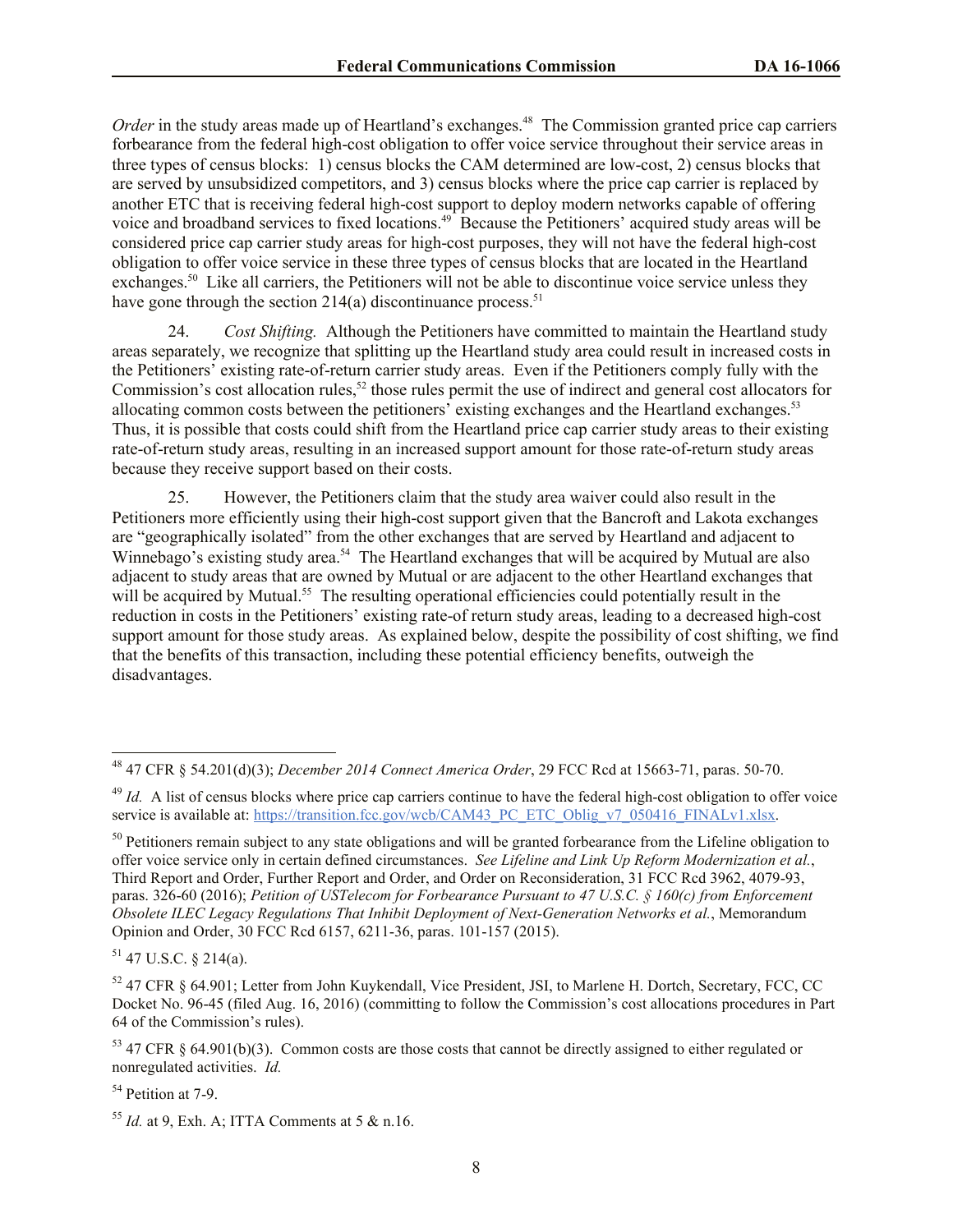26. *CAF ICC Considerations.* As explained above, in the *USF/ICC Transformation Order*, the Commission adopted comprehensive ICC reform measures.<sup>56</sup> These reforms included a transition to reduce certain ICC rates on an annual basis and a recovery mechanism designed to partially offset revenues reduced as a result of the rate transition.<sup>57</sup> For rate-of-return LECs, the recovery mechanism begins with calculation of Base Period Revenue (BPR). BPR is the sum of certain ICC intrastate switched access revenues and net reciprocal compensation revenues received by March 31, 2012, for services provided during fiscal year 2011, and the projected revenue requirement for interstate switched access services provided during the 2011-2012 tariff period.<sup>58</sup> BPR is then reduced by 5 percent initially and by an additional 5 percent in each year of the transition.<sup>59</sup> The amount a rate-of-return LEC is entitled to recover in each year of the transition is equal to the adjusted BPR for the year in question less, for each relevant year of the ICC transition, the sum of: (1) projected intrastate switched access revenue; (2) projected interstate switched access revenue; and (3) projected net reciprocal compensation revenue.<sup>60</sup> This amount, known as Eligible Recovery, is recoverable through a newly instituted ARC assessed on end-users, and, to the extent not recoverable through ARCs, through CAF ICC support.<sup>61</sup> Providers receiving CAF ICC support have to comply with certain broadband obligations, which differ if the carrier is a rate-of-return carrier or price cap carrier.<sup>62</sup>

27. Heartland's BPR must be apportioned between the two resulting study areas in order for those study areas to determine future CAF ICC amounts. The Petitioners propose allocating the BPR amounts using "a simple average of the access line count for FY 2011<sup>"63</sup> and we find this methodology to be a reasonable approach. Accordingly, Heartland's BPR will be apportioned on a per-access-line basis using a simple average of the access line count for fiscal year 2011 (the access lines in service by exchange on October 1, 2010, plus the access lines in service by exchange on September 30, 2011, divided by 2). Once the BPR amounts are apportioned, the Petitioners can determine study area specific recovery amounts, including the amount of CAF ICC going forward.<sup>64</sup> Moreover, any CAF ICC true-up amounts that are applicable to Heartland prior to the grant of the study area waiver will also be apportioned using the per-access line methodology described above.<sup>65</sup> The BPR apportionment will be reflected in the revised tariff filings implementing these study area changes and the revised recovery amounts should be effective on the date the revised tariffs take effect. 66

28. The Petitioners will be subject to all of the same CAF ICC obligations that Heartland was subject to prior to the study area waiver as a rate-of-return carrier for intercarrier compensation purposes. The Petitioners have committed to use CAF ICC support associated with the Heartland exchanges for the "provision, maintenance, and upgrading of facilities and services of which the support is intended."<sup>67</sup> In

<sup>58</sup> *See* 47 CFR § 51.917(b)(7); the 2011-2012 tariff period was July 1, 2011, through June 30, 2012.

<sup>59</sup> *See* 47 CFR § 51.917(b)(3).

 $60$  47 CFR  $\&$  51.917(d). The demand projections that are part of these projected revenue calculations are "trued-up" after two years. *See* 47 CFR § 51.917(d)(iii)(D).

<sup>61</sup> *See USF/ICC Transformation Order*, 26 FCC Rcd at 17981, para. 896.

<sup>62</sup> *See id*. at 17723, para. 150, 17740-41, paras. 206-08.

<sup>63</sup> Mutual/Winnebago Aug. 5, 2016 *Ex Parte* Letter at 3

<sup>64</sup> *Id.*

 $\overline{a}$ 

<sup>65</sup> *Id.*

<sup>66</sup> *See infra* para. 32.

<sup>56</sup> *See USF/ICC Transformation Order*, 26 FCC Rcd at 17872-73, para. 648.

<sup>57</sup> *See, e.g.*, *id.* at 17934, para. 801 Fig. 9 (outlining the rate transition); *see also id.* at 17957-61, paras. 850-53 (summarizing the recovery mechanism).

<sup>67</sup> *Id.* at 3 (citing 47 CFR § 54.314).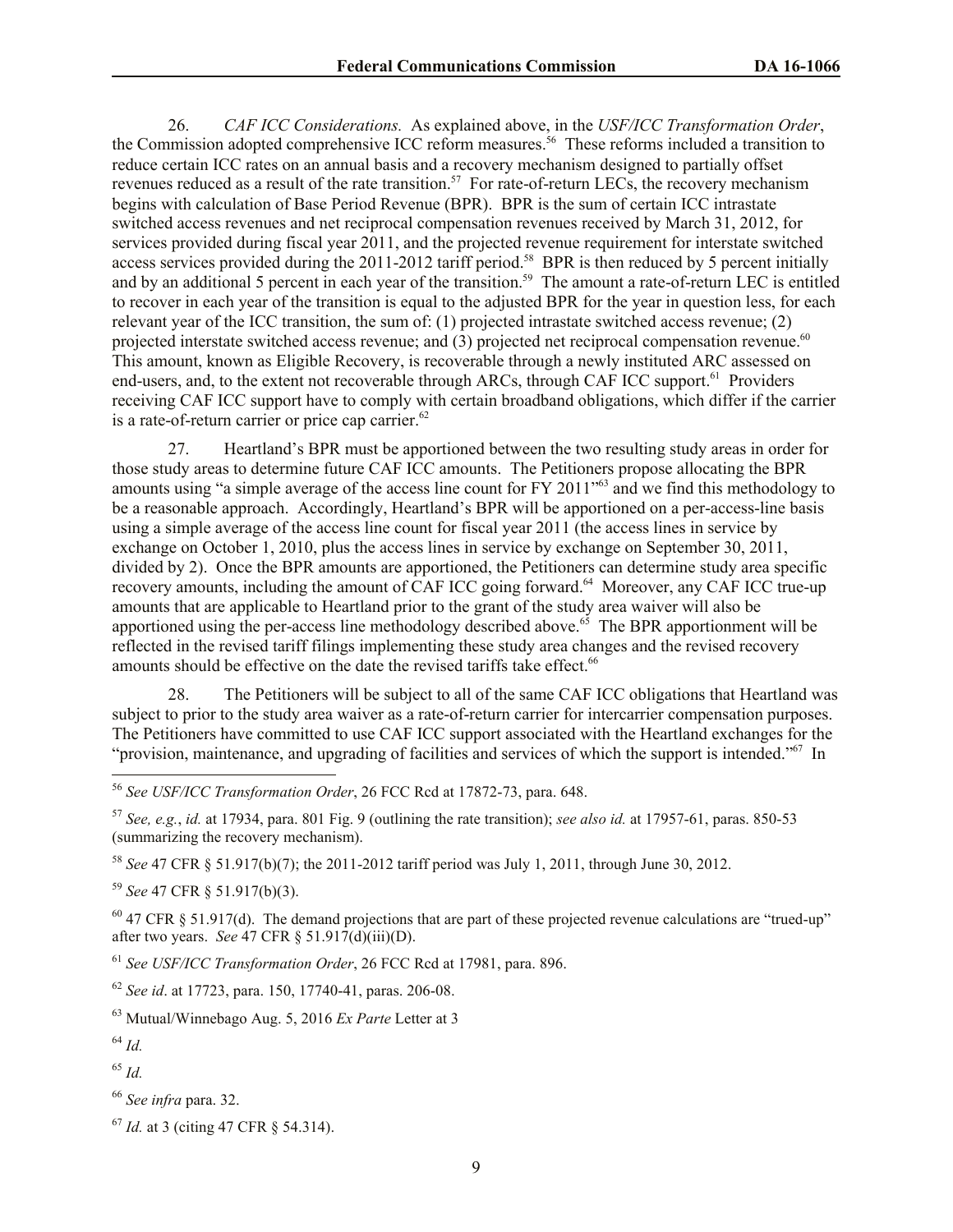future years, the Petitioners will also be required to submit the information needed to calculate their CAF ICC on the date that they file their annual access tariff filing with the Commission.<sup>68</sup>

## **3. Consolidation**

29. The requested study area boundary waiver will not result in a consolidation of study areas. Instead, grant of the requested study area waiver will result in the creation of a new study area in Iowa. The Petitioners will also be maintaining their acquired study area separate from their existing study areas. However, as we discuss above, this transaction will shift ownership and operational control of two exchanges to an existing eligible telecommunications carrier, Winnebago, which has a closer geographic proximity to the two exchanges than does Mutual, and thus the transaction may produce similar benefits to those achieved by merging study areas, including potentially leading to cost efficiencies in the Petitioners' existing rate-of-return study areas.

## **4. Public Interest Finding**

30. Based on our analysis of the factors described above and Petitioners' commitments to fulfill Heartland's Phase II and CAF ICC obligations as required by the Commission's rules, we conclude that on balance the study area waiver will serve the public interest. The study area waiver will affect a relatively small number of Heartland's existing lines and will not affect the Phase II or CAF-ICC support amounts for the Heartland exchanges. Although the study area waiver will result in the modification of one study area and the creation of a new study area that will remain separate from the Petitioners' existing study areas, the Parties suggest that the study area waiver may result in the more efficient use of high-cost support given that the two acquired study areas will be geographically adjacent to the Petitioners' existing study areas. Finally, because 1) Heartland was Consolidated's only study area in Iowa and control over the entire study area is being transferred to the acquiring carriers, 2) the two resulting study areas are geographically isolated so that Heartland's existing support and obligations can be cleanly apportioned between the two study areas, and 3) the Petitioners have committed to fulfilling Heartland's existing support obligations, we conclude that the study area waiver will not result in fewer consumers receiving voice and broadband services meeting the Commission's requirements.

31. We do have some concerns that there remains an opportunity for Petitioners to increase their costs per line to maximize high-cost support in their existing study areas even if the cost allocation rules are properly followed. Nevertheless, in this specific instance, we find that such concerns are outweighed by the public interest benefits we describe above. We note that for future study area waivers we intend to consider whether such cost-shifting concerns outweigh the relevant public interest benefits on a case-by-case basis.

# **C. Pricing Considerations**

32. Given that the Petitioners are rate-of-return carriers acquiring exchanges for which a price cap carrier accepted Phase II support, we also take this opportunity to address tariff-related issues raised by the study area waiver. The Petitioners have indicated that following the close of the transaction, the Heartland exchanges will exit the Consolidated Communications Companies Tariff F.C.C. No. 6 and will join the JSI Tariff F.C.C. No. 1.<sup>69</sup> We direct the Petitioners to file revised tariffs, including cost support materials, Tariff Review Plan forms, and required certifications for the modified Heartland study area controlled by Mutual and the new study area controlled by Winnebago to reflect this change within 30 days of the release of this Order.<sup>70</sup> The carriers shall also file the required materials with USAC and the IUB.

 $\overline{\phantom{a}}$  $^{68}$  47 CFR §§ 51.917; 54.304(d)(1).

<sup>69</sup> Petition at 8; Mutual/Winnebago Aug. 5, 2016 *Ex Parte* Letter at 2.

<sup>70</sup> Mutual/Winnebago Aug. 5, 2016 *Ex Parte* Letter at 2 (noting that JSI will be preparing revised tariff documents and Tariff Review Plans for each of the study areas).